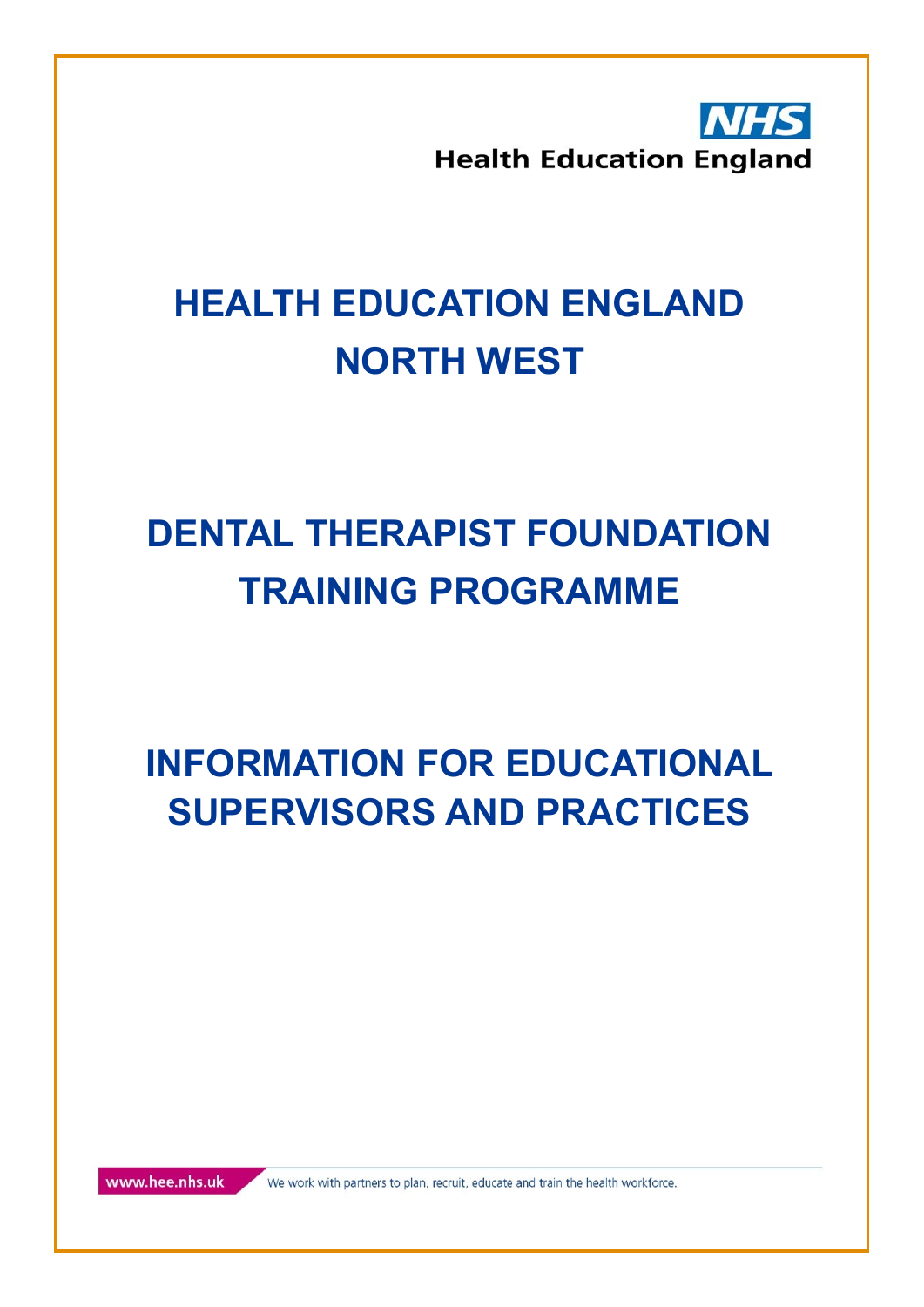### **What is the DTFT Programme?**

#### **What does an FT do?** Dental Therapists prove to be a valuable asset in most practices as they can carry out a wide range of routine dentistry if trained and competent including: • History and examination • Periodontal exam, indices and charts • Diagnose and treatment plan within competence • Prescribe, take and interpret dental radiographs • Give appropriate advice and preventive oral care • Non-surgical periodontal treatment • Apply topical treatments and fissure sealants • Give infiltration and inferior dental block analgesia • Carry out direct restorations on primary and secondary teeth • Place pre-formed crowns on primary teeth • Place temporary dressing and recement crowns • Carry out pulpotomies on deciduous teeth • Extract deciduous teeth under LA • Take impressions Further details can be found in the GDC Scope of Practice guidance document. **Programme Overview** The HEE NW Dental Therapist Foundation Training Programme is designed for newly qualified Dental Therapists to ease the transition from undergraduate level to the working world and to experience NHS Primary Dental Care. Newly qualified Dental Therapists who meet the Person Specification can apply to be part of the Foundation Therapist Programme. Participation in the DTFT Programme is only confirmed once a Dental Therapist is appointed to a position in a Training Practice. The programme is funded by HEENW who will also provide a trainer grant to the ES. Dental Therapists will be employed by the practice for a maximum of 3 days per week, working alongside the ES. There will be a study day programme which takes place on the first Wednesday of every month. Regular two-weekly tutorials will also be provided by the Educational Supervisor during normal clinical hours. *"Dental Therapists are registered dental professionals who carry out certain items of dental treatment direct to patients or under the prescription from a dentist" (GDC Scope of Practice)* **Facts on Finance Trainer Grant:** £6,149 for the 12 month programme. **Therapists Salary:** The FT will be employed by the practice on £107 per day; half days are paid at £53.50 for a maximum of 4 hours with the addition of employer on costs of £16.91 per day (this includes the Employers NI and pension contribution).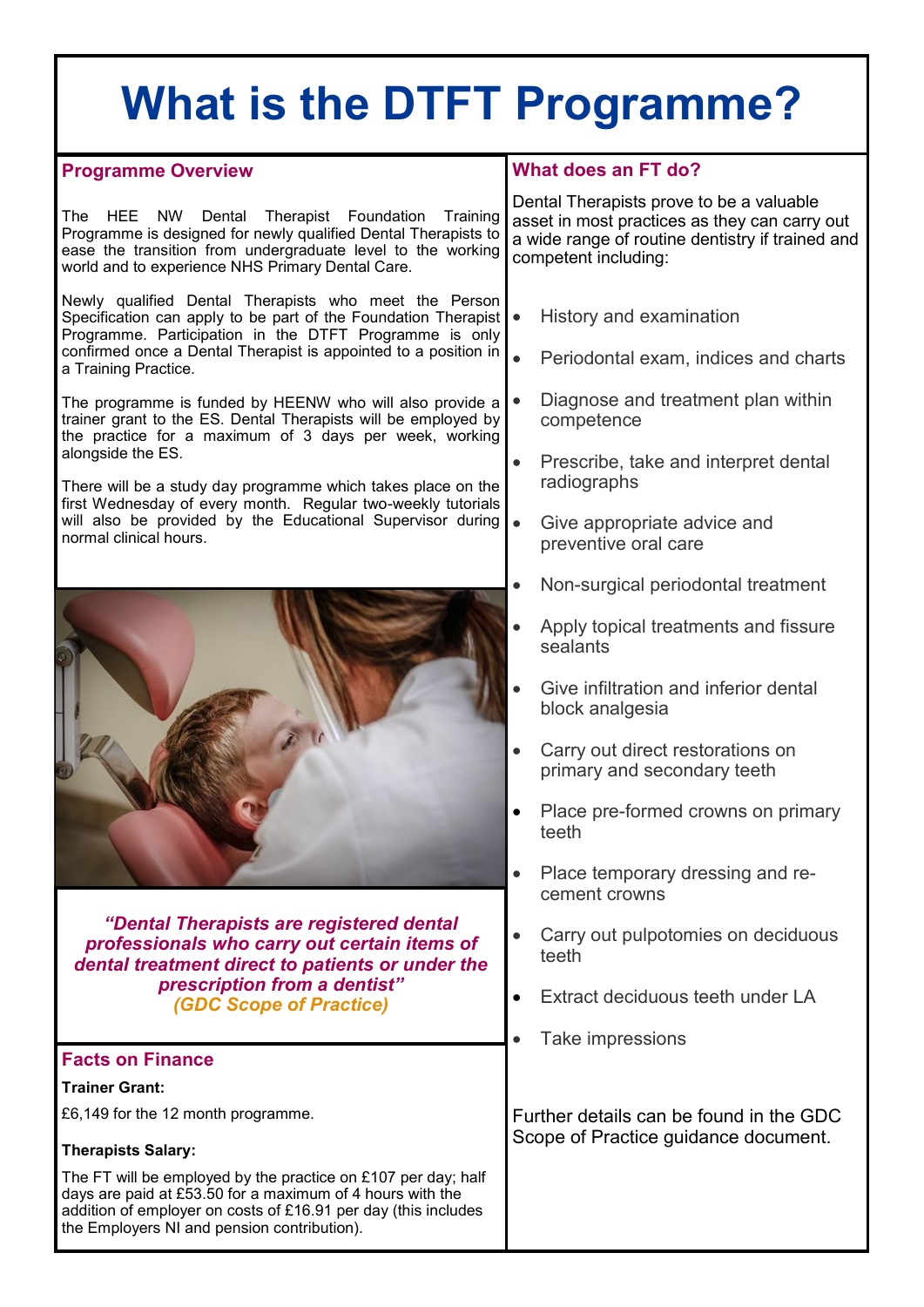## **What are the benefits of the DTFT Programme?**

The principles behind the Therapy Foundation Course are not dissimilar to those of the foundation dental course and I could not recommend it more highly to either practice teams or to therapists. There is a huge ream of exciting benefits that come to the practice. *James Hobkirk, Deansgate Dental*

More knowledgeable/up-to-date at periodontal disease treatment including pocket charting & scaling. Seeing good outcomes at recalls. *Tasmia Khan, The Lodge Dental Surgery*

From a principal's perspective financially, it makes sense as the costs of staffing apart from a nurse are covered and the output they generate can be kept by the practice. *James Hobkirk, Deansgate Dental*

We have found the greatest benefit to have been that newly qualified people bring fresh ideas and help to keep us fully up to date with latest practice.

*Martin Kenyon, Lytham St Annes*

Smarter, more efficient use of the dentist's time *Sean Hasnain, Rusholme Dental Practice*

Enthusiastic new clinicians coming into the practice bringing the latest training and knowledge. *Stuart Garton, The Dental House,*

The main benefit is allowing a good balance of therapists and dentists working together, something we have always been keen to promote. We find the patient journey is often improved by correctly utilizing the therapist's skills. *Michael Best, Bateman and Best Dental* 

**\* All quotes taken from a survey of existing DTFT practices**

If you were planning to involve a therapist as a permanent team member you could view it as a yearlong job interview and to see if they are the right member for your team; you can also help to guide them in the way of your own practices work ethos and protocols. *James Hobkirk, Deansgate Dental*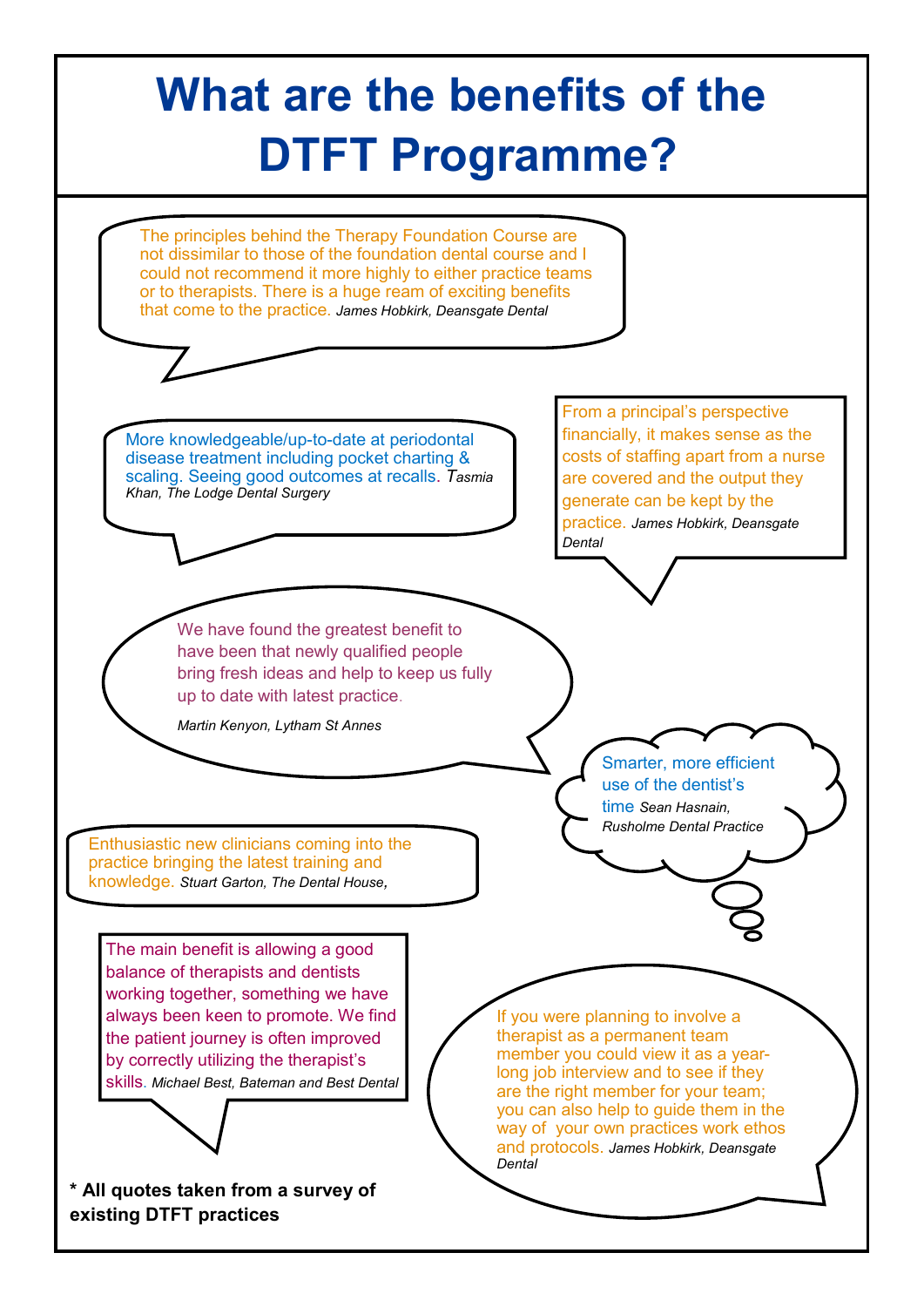## **ES Requirements**

#### **You must:**

- Be an experienced dentist with high clinical and ethical standards.
- Have been working in NHS primary care for at least four years as a performer.

### **You will be expected to:**

- Provide a dedicated surgery and suitably experienced / registered nurse for the FT for a maximum of 3 days per week for 12 months to treat adults and children under the NHS.
- Be available in your practice when the FT is in practice to advise and assist.
- Provide a one hour tutorial twice each month during clinical practice hours.

### **Role of an Educational Supervisor**

As the title suggests, the principal duty of the ES is to teach, both within the formal context of the one to one tutorial and in the broader framework of teaching by example.

The ES is in the best position to assess the FTs needs. Through the various processes of assessments and tutorials these needs can be identified, discussed and hopefully satisfied. The best ES will not apply the 'Do as I do' philosophy, but encourage their FT to develop their own personal skills and attitudes. This is an active process which requires the ES to develop their own personal skills and attitudes and to possess certain qualifications.

### **We would expect our ESs to have:**

- A willingness to teach
- An ability to communicate successfully
- A high level of self-awareness
- Perception towards the feelings of others
- An enthusiastic approach

*"You do have to be prepared to give of your time and have an opendoor policy, which can be hard work in a busy practice, but it's so worthwhile."*

> *— James Hobkirk, Deansgate Dental Practice, Manchester*

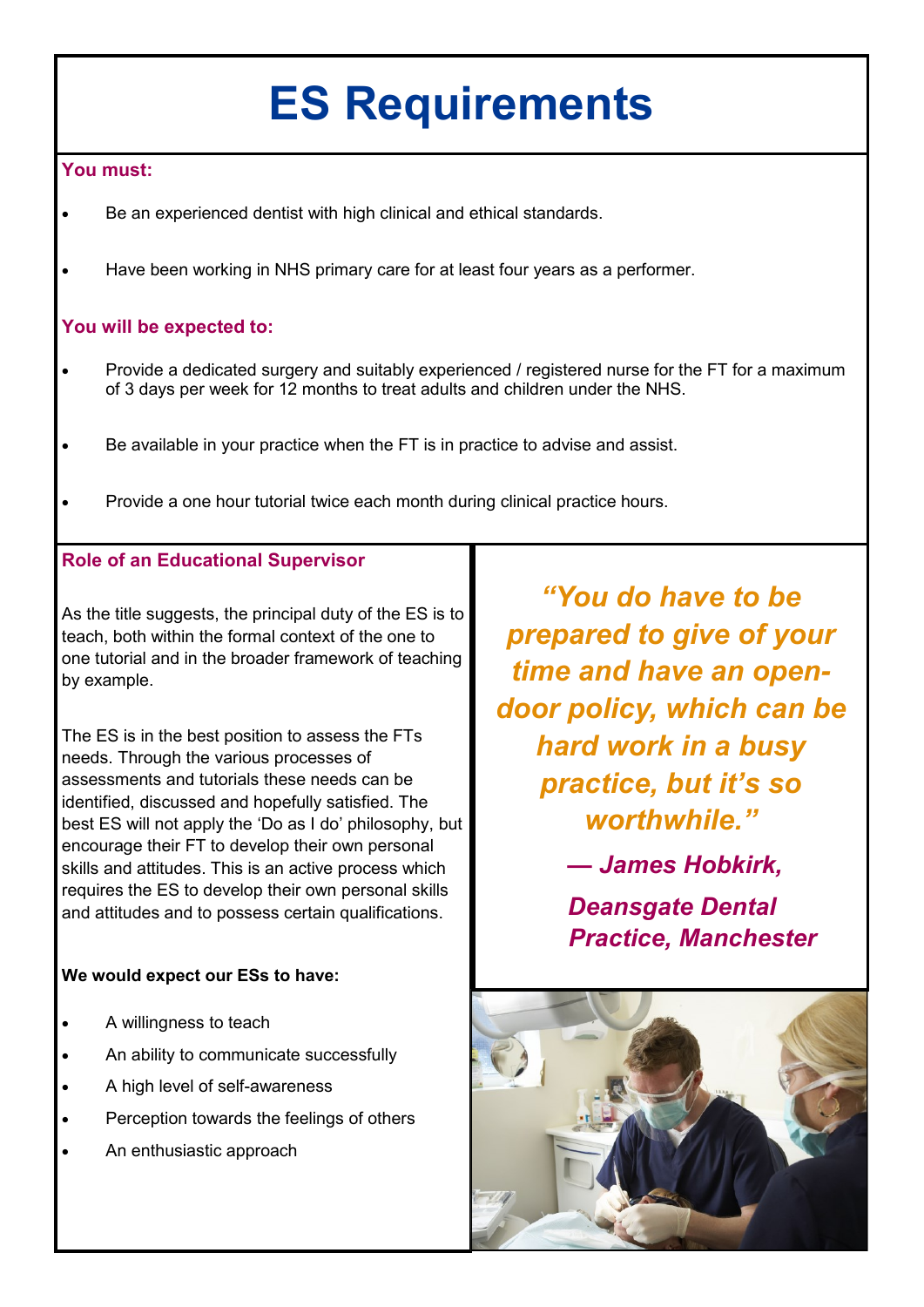## **ES Obligations**

#### **Educational Supervisors are expected to:**

- Employ the FT under the terms of the agreed contract and before he/she starts work to deposit a copy of the signed contract of employment with the Dental Team and to obtain prior to and during the appointment the approval of the HEENW to any variations to the contract of employment.
- Work in the same premises as the FT for not less than 2 days a week.
- Provide the FT with adequate administrative support and the assistance of a suitable experienced dental nurse.
- Conduct an initial interview to identify the FTs strengths and weaknesses to draw up a development plan.
- Be available for guidance in both clinical and administrative matters and provide help on request where necessary.
- Prepare and conduct regular 2 weekly tutorials within normal practice hours (such tutorials to be of at least one hour's duration and recorded in the portfolio). Tutorials should not take place during lunch or before / after clinical hours.
- Allow and require the FT to attend the study day course programme and ensure that holidays do not lead to absence from the study day.
- Provide satisfactory facilities including an adequate supply of hand-pieces and instruments, sufficient to allow them to be sterilized between patients.
- Provide relevant training opportunities so that a wide range of NHS practice is experienced and so that, as far as is reasonably possible, the FT is fully occupied.
- Assess and monitor the FTs progress and professional development using the Postgraduate Dental Education Portfolio (PDP) and any other material provided for this purpose, to give feedback and to liaise with the Adviser as necessary.
- Ensure that the FTs PDP and the processes involved in assessment are documented and kept up to date.
- Participate in ES training when necessary.
- Set time aside to be available for Adviser visit(s), as required.
- Provide appropriate dental reference material for the use of the FT within the practice (Journals, CD ROMs, Books, etc.).
- Advise on the final certification of the FTs completion of training. Inform the PGDD (in writing) if the circumstances of either yourself as the ES, the FT or the practice change in such a way as to alter the contract of employment between yourself and the FT.

*"I would always suggest speaking to an existing foundation trainer; ensuring all policies, risk assessments and SOP's are available, strong, and of high quality. I would also suggest being readily available and helpful toward your foundation dental therapist—who will often help you as much as you help them!"*

*— James Hobkirk, Deansgate Dental*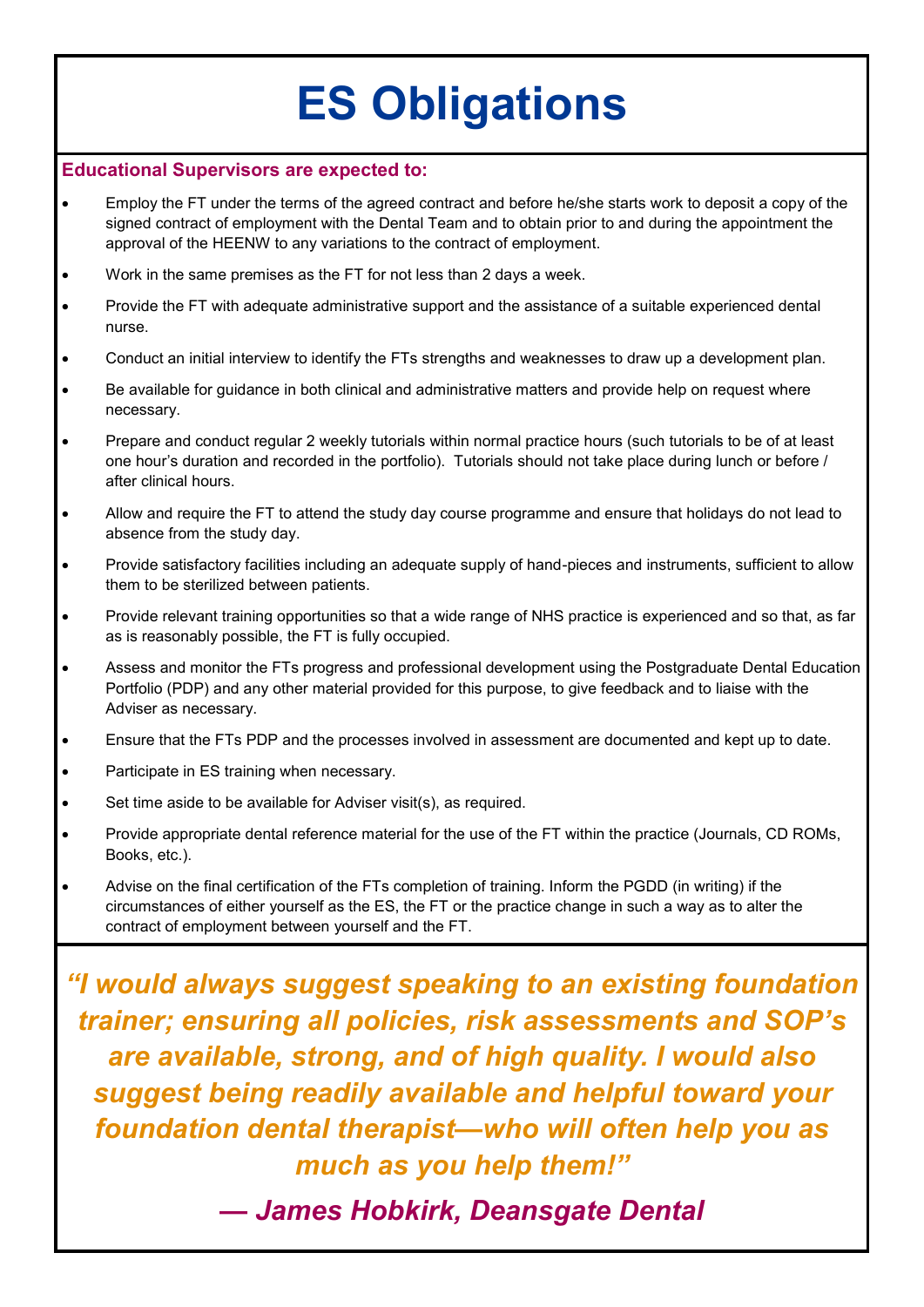# **FT Obligations**

#### **Dental Foundation Therapist's are expected to:**

- Work as an employee for the duration of the Foundation Training Programme under the terms of the agreed contract.
- Take up the DTFT placement once accepted, enter into all agreed contract of employment with the ES and abide by its terms in all respects.
- Participate in an initial PDP interview to identify your strengths and weaknesses and work with the ES to draw up a development plan (PDP is the Professional Development Portfolio in Dental Foundation Training).
- Work under the direction of the ES and seek advice and help on clinical and administrative matters where necessary.
- In the interest of good patient care and the good management of practice, draw the ES's attention to any problems encountered immediately they become apparent.
- Attend regular fortnightly tutorials within normal practice hours (such tutorials to be of at least one hour's duration and recorded in the PDP). Tutorials should not take place during lunch or before / after clinical hours.
- Diligently attend the Study Day course programme and ensure that holidays do not lead to absence from the study course.
- Co-operate with the ES and the practice so that you make the most of the facilities and opportunities provided, particularly training opportunities, so that a wide range of NHS practice is experienced and so that, as far as is reasonably possible, you are fully occupied.
- Work with the ES to ensure that your progress and professional development are assessed and monitored, using the Professional Development Portfolio (PDP) and any other material provided for this purpose; and to ensure that the relevant documentation is kept up to date.
- Undertake any specified activities as part of the assessment process within Foundation Training.
- Act as a full and committed member of the dental practice team, participating in practice meetings, following proper practice protocols and co-operating with practice staff in all respects.
- Take out professional indemnity cover and practice according to the General Dental Council and other relevant professional guidelines.
- In the event of disagreement or dispute with the ES, cooperate with HEENW to resolve the matter expeditiously.

The professional relationship between ES and FT will be that of Provider/Performer. The Provider is both legally and professionally responsible for the FT. The ES also has vicarious liability for the actions of the FT. ESs are required to satisfy themselves of the competence and suitability of their FTs to carry out the work, by means of structured assessment.

*This list of obligations may appear somewhat daunting, but at the risk of being repetitive, it has to be said that the 'Kingpin' of Foundation Training is the ES. The duties are undoubtedly many. The most important obligation, however, which will be rewarded by a feeling of success, self-esteem, and the pleasure of seeing a colleague achieve a goal, is commitment. — Health Education England NW*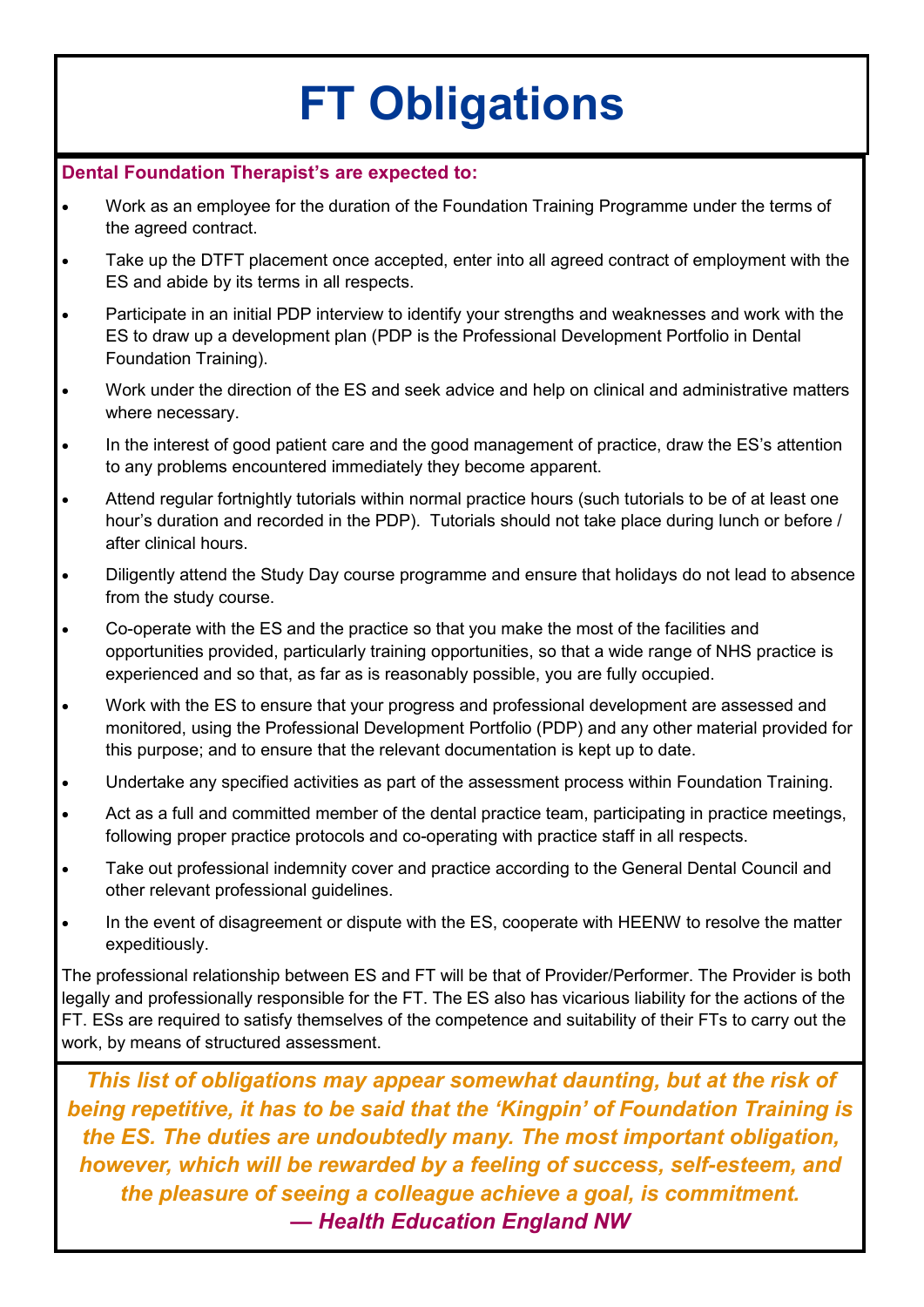## **Tips and guidance**

#### **Tips and guidance from current ESs:**

- Have lots of patience with the new FT need a lot of time to learn.
- Recommend 2-week induction where FT observes, uses computer, gets to know staff and becomes acclimatised to the practice. Start with x2 patients per session. Must have a qualified nurse.
- Ensure that FT becomes familiar with computer system and writes their own notes important skill to learn.
- Provide a range of materials for them to decide what to use.
- Keep ES book light so that he/she is available to support FT
- Call FT through to observe a learning opportunity i.e. tricky cavity prep
- Everyone has different strengths and weaknesses and for a newly qualified therapist they often have yet to find out what these are. At the start it is important to allow the new therapist plenty of time to find their feet and to develop their confidence. We have found the best ways to achieve this are to ensure a generously spaced diary is planned that can then be modified as the therapist develops.
- Another element has been to ensure that the dentists in the early months refer the more straightforward restorations on appropriate patients to the FT, the Programme runs for a year so there is plenty of time to steadily introduce more complex and challenging cases. This helps to keep stress levels down and we have found increases the rate at which the therapists improve and grow in confidence.

### **COVID-19:**

During the COVID-19 Pandemic, the current Dental Foundation Therapists have gradually returned to their training practices following relevant guidelines, practice risk assessment and SOPs.

Despite the limitations, FTs are continuing to gain experience and contribute to their training practices in many ways. There are many skills which a FT can utilise which do not involve the use of AGPs such as triaging and assessing patients, oral hygiene instruction, preventive advice including diet advice and smoking cessation), periodontal treatment (including indices/pocket charts and the use of hand scalers), provisional restorations, deciduous extractions, Hall crowns, fluoride varnish applications and radiographs.

In addition, FTs have been involved in practice audits/meetings, tutorials/CPD, patient educational videos , clinical observations and targeted prevention advice via telephone for high dental needs patients.



### **FT Redeployment Experiences**

One of our FTs from the September 2019 Cohort, Nia Harris, has shared her experiences while employed at the Nightingale Hospital in Manchester, where she was redeployed as a Family Liaison **Officer** 

Please follow this link to view the video:

[Dental Trainees Redeployment Experiences during](https://www.youtube.com/watch?v=aTmHH3_3Nw0&list=PLrVQaAxyJE3ew0hRmmH2ay9vMLls8tMlZ&index=6)  [COVID](https://www.youtube.com/watch?v=aTmHH3_3Nw0&list=PLrVQaAxyJE3ew0hRmmH2ay9vMLls8tMlZ&index=6)-19